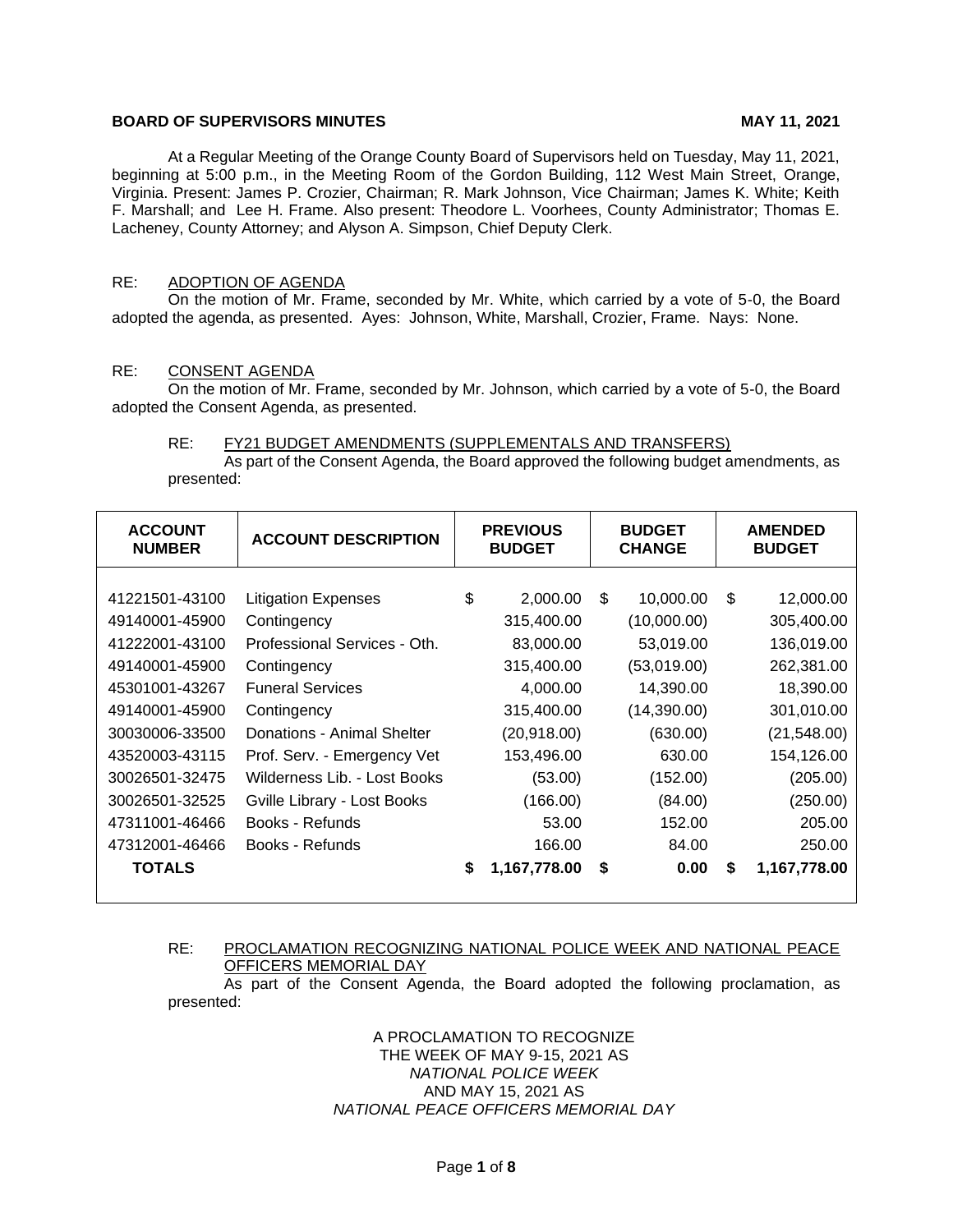By virtue of the authority vested in the Orange County Board of Supervisors, we hereby recognize the week of May 9-15, 2021, as National Police Week and May 15, 2021, as National Peace Officers Memorial Day in Orange County, Virginia.

WHEREAS, in 1962, President John F. Kennedy signed the first proclamation recognizing every May 15th as Peace Officers Memorial Day and the week in which it falls as National Police Week; and

WHEREAS, police officers throughout the Commonwealth work tirelessly to protect and serve its citizens, enforce its laws, and keep its neighborhoods, schools, and families safe; and

WHEREAS, police officers report for duty aware of the sacrifices they may be called upon to make and risk their lives each and every day in order to safeguard the public and enforce the laws of the Commonwealth; and

WHEREAS, law enforcement agencies play an essential role in safeguarding the rights and freedoms of all citizens, and it is important for citizens to know and understand the duties and responsibilities of police departments and members of law enforcement agencies; and

WHEREAS, members of law enforcement agencies unceasingly provide a vital public service to the communities in which they serve; and

WHEREAS, we reflect upon the selfless dedication and bravery of our local, state, and other public sector police, as our safety and wellbeing are promoted by their devotion to maintaining peace and security in our communities; and

WHEREAS, National Police Week and National Peace Officers Memorial Day are opportunities to honor officers, both past and present, to commemorate those who have fallen in the line of duty, and to recognize the contributions and sacrifices made by the families of those officers and the families of those who continue to protect and serve our community;

NOW, THEREFORE, BE IT PROCLAIMED, on this 11<sup>th</sup> day of May, 2021, that the Orange County Board of Supervisors hereby recognizes the week of May 9-15, 2021, as National Police Week and May 15, 2021, as National Peace Officers Memorial Day, and calls these observances to the Orange County community to both increase awareness of law enforcement and the service provided to the community and to honor the courageous officers who have lost their lives or have become disabled while serving in the line of duty.

# RE: RESOLUTION REQUESTING LANDS END DRIVE ACCEPTANCE INTO THE SECONDARY SYSTEM OF STATE HIGHWAYS

As part of the Consent Agenda, the Board adopted the following resolution, as presented:

### RESOLUTION REQUESTING LANDS END DRIVE BE ACCEPTED INTO THE SECONDARY SYSTEM OF STATE HIGHWAYS IN ORANGE COUNTY, VIRGINIA

WHEREAS, the eligible street described on the VDOT AM-4.3 Form, fully incorporated herein by reference, is shown on a plat recorded in the Clerk's Office of the Circuit Court of Orange County; and

WHEREAS, the street described has been developed in Orange County and has been constructed in accordance with the plans submitted to and approved by the Virginia Department of Transportation, and the street has been inspected by the Office of the Land Development Engineer and found to be acceptable in the State Highway System;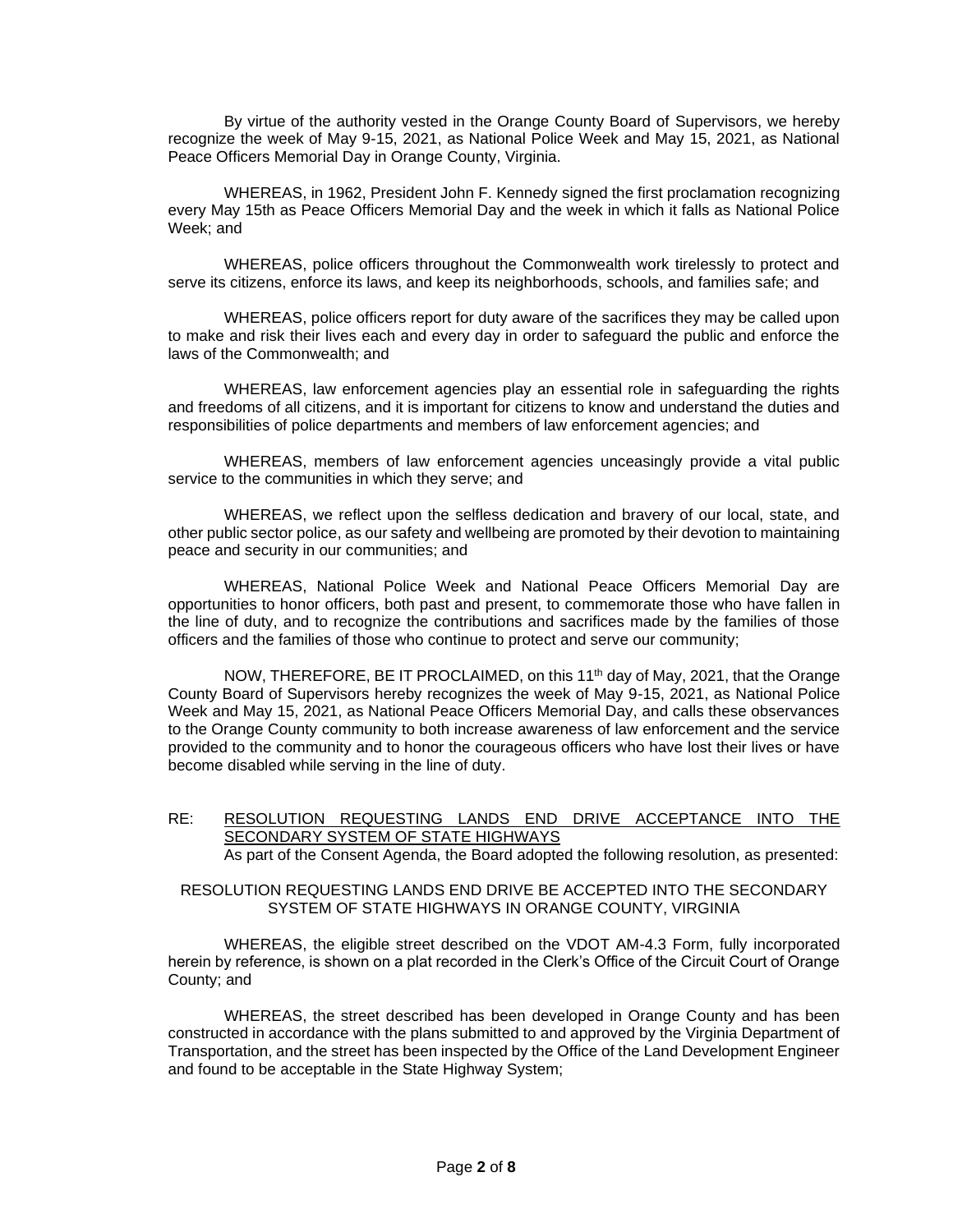NOW, THEREFORE, BE IT RESOLVED, on this 11<sup>th</sup> day of May, 2021, that the Orange County Board of Supervisors hereby requests that the Virginia Department of Transportation add the described street listed on the VDOT AM-4.3 Form to the Secondary System of State Highways in Orange County, pursuant to Section 33.2-705 of the Code of Virginia, as amended, and the Subdivision Street Requirements; and

BE IT FURTHER RESOLVED, that the Board of Supervisors guarantees a clear and unrestricted right-of-way and any necessary easements for cuts, fills, and drainage.

#### RE: PROCLAMATION RECOGNIZING SAFE BOATING WEEK

As part of the Consent Agenda, the Board adopted the following proclamation, as presented:

### A PROCLAMATION TO RECOGNIZE THE WEEK OF MAY 22-28, 2021 AS *SAFE BOATING WEEK*

By virtue of the authority vested in the Orange County Board of Supervisors, we hereby recognize the week of May 22-28, 2021, as Safe Boating Week in Orange County, Virginia.

WHEREAS, nearly 100 million Americans enjoy boating on our Nation's waterways, including many residents of Virginia who take advantage of the exceptional opportunities to fish, swim, ski, and cruise on local ponds, lakes, and rivers; and

WHEREAS, Orange County, particularly on Lake Anna, has many boats and jet skis; and

WHEREAS, recreational boating is fun and enjoyable when approached with a "Safety First" attitude, but can become crowded, chaotic, and confusing at times; and

WHEREAS, on average, 600 people die each year across the Nation in boating-related accidents, and about 79 percent of these are fatalities caused by drowning; and

WHEREAS, the vast majority of these accidents are caused by human error or poor judgment and not by the boat, equipment, or environmental factors; and

WHEREAS, a significant number of boaters who lose their lives by drowning each year would be alive today had they worn their life jackets; and

WHEREAS, modern life jackets are more comfortable, attractive, and wearable than styles of years past and deserve a fresh look by today's boating public; and

WHEREAS, boating safety knowledge provided through an approved course, which is mandatory for most boat operators in Virginia, provides an excellent foundation to manage the risks of boating; and

WHEREAS, a clear statement of Virginia's required equipment, operating rules, unlawful acts, and safety concerns may be found in the Boater's Guide section of DWR's Freshwater Fishing & Boating in Virginia, January-December 2021;

NOW, THEREFORE, BE IT PROCLAIMED, on this 11<sup>th</sup> day of May, 2021, that the Orange County Board of Supervisors hereby recognizes the week of May 22-28, 2021, as Safe Boating Week, and supports the goals of the North American Safe Boating Campaign and the renewal of a year-round effort to promote safe boating; and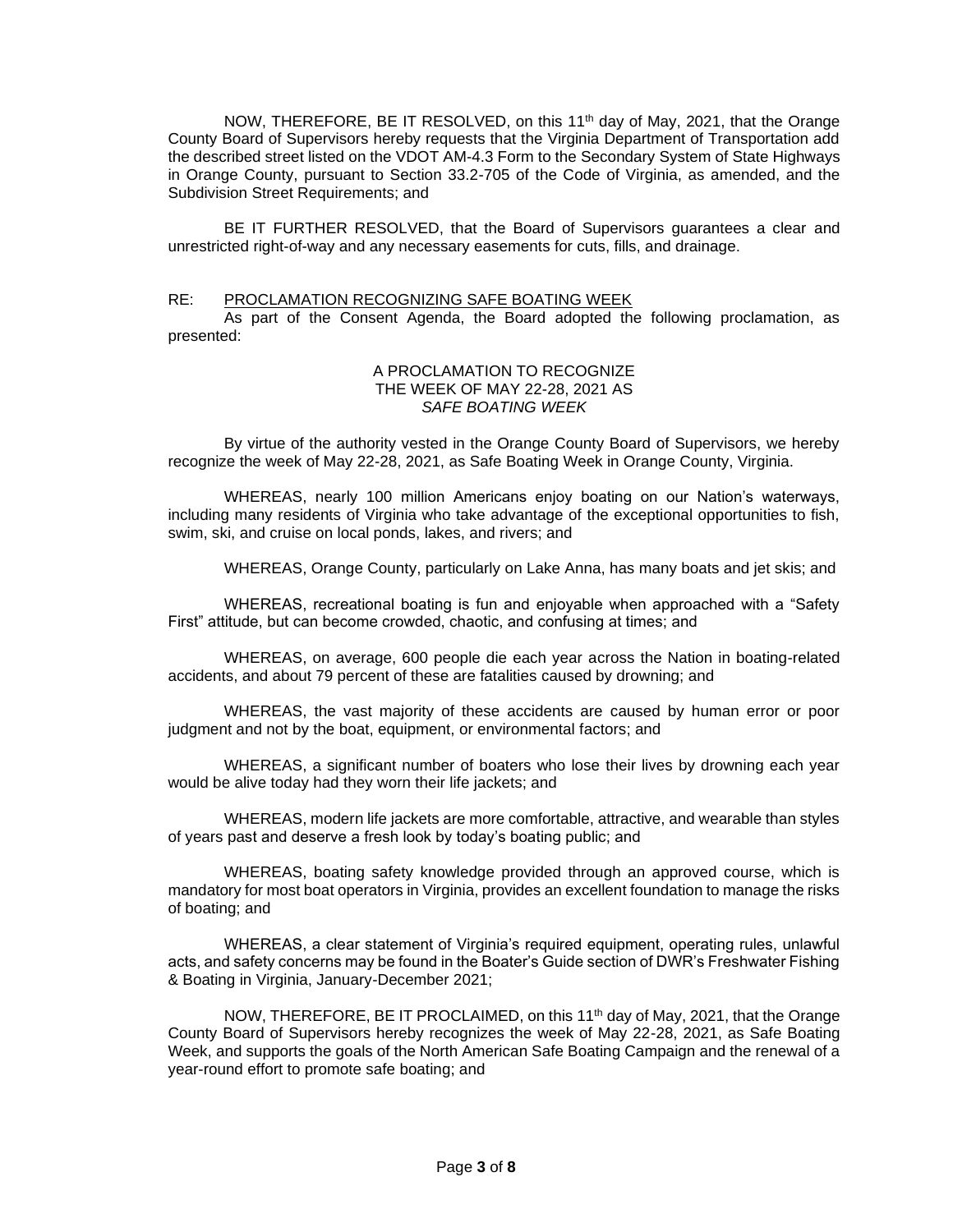BE IT FURTHER PROCLAIMED, that the Board of Supervisors urges all those who boat to complete a boating safety course, to "Boat Smart. Boat Safe. Wear It.", and to practice safe boating habits on Lake Anna and all other waters of Orange County.

# RE: ADOPTION OF THE APRIL 27, 2021 WORKSESSION MINUTES

As part of the Consent Agenda, the Board adopted the April 27, 2021 Worksession minutes, as presented.

### RE: ADOPTION OF THE APRIL 27, 2021 REGULAR MEETING MINUTES

As part of the Consent Agenda, the Board adopted the April 27, 2021 Regular Meeting minutes, as presented.

## RE: SPECIAL PRESENTATIONS AND APPEARANCES

#### RE: BUSINESS SPOTLIGHT

Randy Cooper, Owner of Provisions Market Table, appeared before the Board to spotlight his business.

The Board thanks Mr. Cooper for his presentation.

### RE: PRESENTATION OF A PROCLAMATION RECOGNIZING NATIONAL POLICE WEEK AND NATIONAL PEACE OFFICERS MEMORIAL DAY

Chairman Crozier read the Proclamation Recognizing National Police Week and National Peace Officers Memorial Day and presented a signed, framed copy to Sheriff Mark Amos.

# RE: PRESENTATION FROM THE ORANGE WORKFORCE CENTER

Dave Kilgore, Operations Manager, and Marty Bywaters-Baldwin, Director of Workforce Services, presented a PowerPoint presentation to the Board regarding the Piedmont Region of Virginia Career Works. The presentation included information on the following: Virginia Career Works' Mission Statement; the localities served in the Piedmont Region; the Region's Comprehensive Center in Charlottesville; the Region's Affiliate Centers in Culpeper and Orange; the Region's various Satellite Centers; constituents served in Orange County; Workforce Center monthly visits, job placements, and credentials earned; the various reasons citizens visit the Workforce Center; and the goal of connecting workforce supply with local business demand.

Discussion ensued among the Board regarding: capturing the citizens on the eastern end of the County; a recent success story; sources of funding through the Workforce Center; the request for funding through GO Virginia; ways to enhance the Workforce Center's success rate; the desire to receive statistics in a more useful and meaningful manner; and how to measure success of the local business' needs.

The Board thanked Mr. Kilgore and Mr. Bywaters-Baldwin for their presentation.

#### RE: NEW BUSINESS

RE: AWARD OF AN ADDITIONAL CONTRACT FOR GENERAL ENGINEERING AND ARCHITECTURAL SERVICES

Amanda Amos, Procurement Coordinator, explained that the Board had previously awarded contracts to several firms for general engineering and architectural services. She stated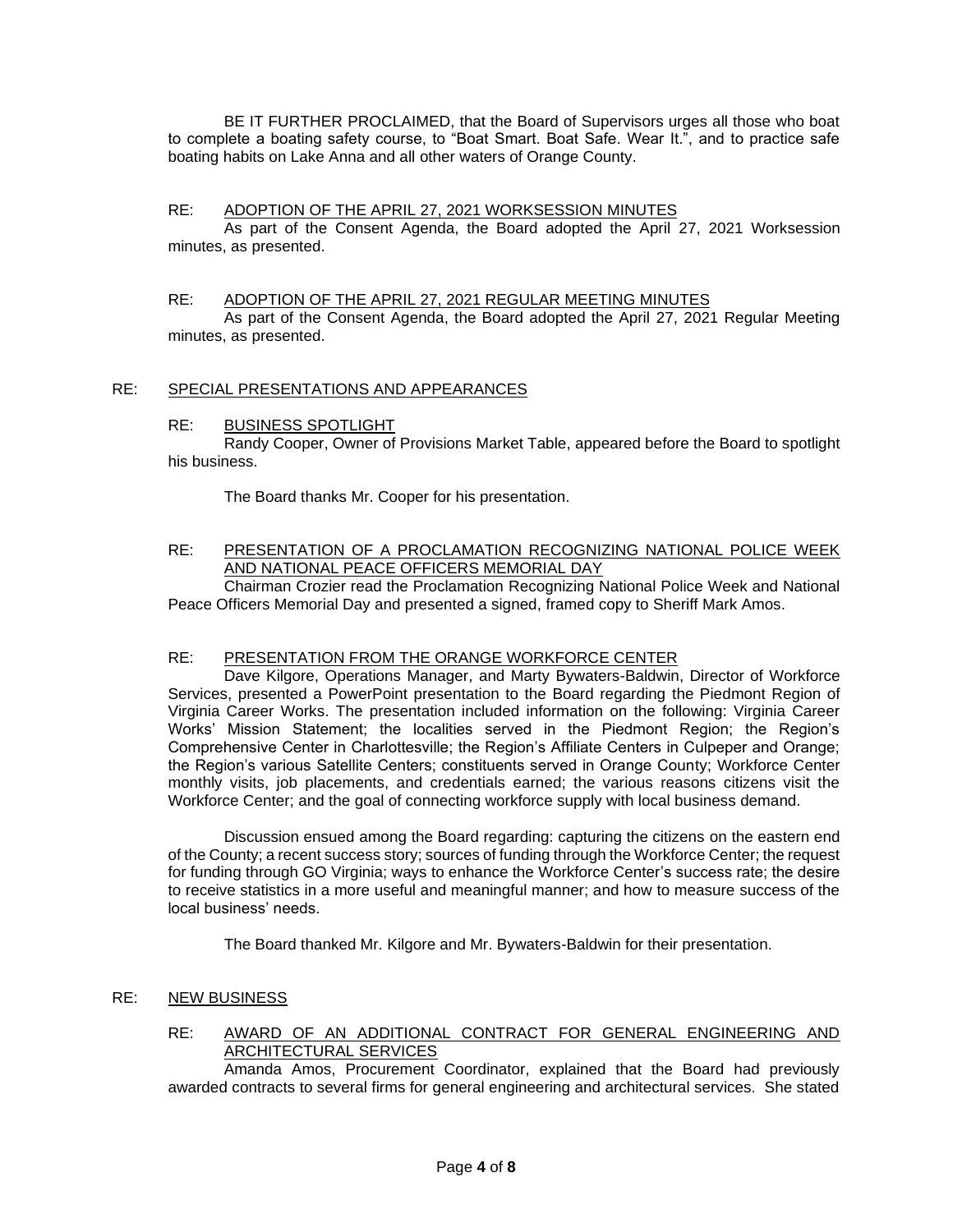that EPR, PC had submitted a qualifying proposal and that the firm should have been included in the previous awards.

On the motion of Mr. Johnson, seconded by Mr. Frame, which carried by a vote of 5-0, the Board authorized staff to enter into a contract with EPR, PC for general engineering and architectural services for a period of one (1) year, with the option for four (4) additional renewals, as presented.

Ayes: Johnson, White, Marshall, Crozier, Frame. Nays: None.

# RE: OLD BUSINESS

There were no matters for Old Business at this time.

RE: DEPARTMENT DIRECTOR / CONSTITUTIONAL OFFICER REPORTS There were no Department Director or Constitutional Officer Reports at this time.

### RE: COUNTY ATTORNEY'S REPORT The County Attorney had nothing to report on at this time.

# RE: COUNTY ADMINISTRATOR'S REPORT

Theodore L. Voorhees, County Administrator, advised that the Governor had declared a State of Emergency regarding the current fuel shortage.

# RE: BOARD COMMENT

Supervisor Johnson stated that the first half real estate tax bills had not been mailed yet. He indicated that, although the bills were not statutorily late, they were later than usual being processed. As such, Mr. Johnson requested the Board's consideration to provide an additional grace period before invoking penalties and interest.

On the motion of Mr. Johnson, seconded by Mr. White, which carried by a vote of 5-0, the Board authorized a 45-day grace period for penalties and interest on the first half real estate tax bills.

Ayes: Johnson, White, Marshall, Crozier, Frame. Nays: None.

Supervisor White reported on his recent conversation with Alan Saunders, VDOT Resident Engineer, regarding intersection safety at Route 522 and Independence Road.

# RE: INFORMATIONAL ITEMS

The Board received the following correspondence for its information:

- Health Center Commission Minutes; February 26, 2021
- District Nine Virginia Alcohol Safety Action Program (VASAP) Annual Report for 2020
- VDOT Monthly Report for May

# RE: APPOINTMENTS TO BOARDS, COMMISSIONS, AND COMMITTEES There were no appointments at this time.

# RE: CALENDAR

The Board received copies of its calendar of meetings for the months of May 2021, June 2021, and July 2021.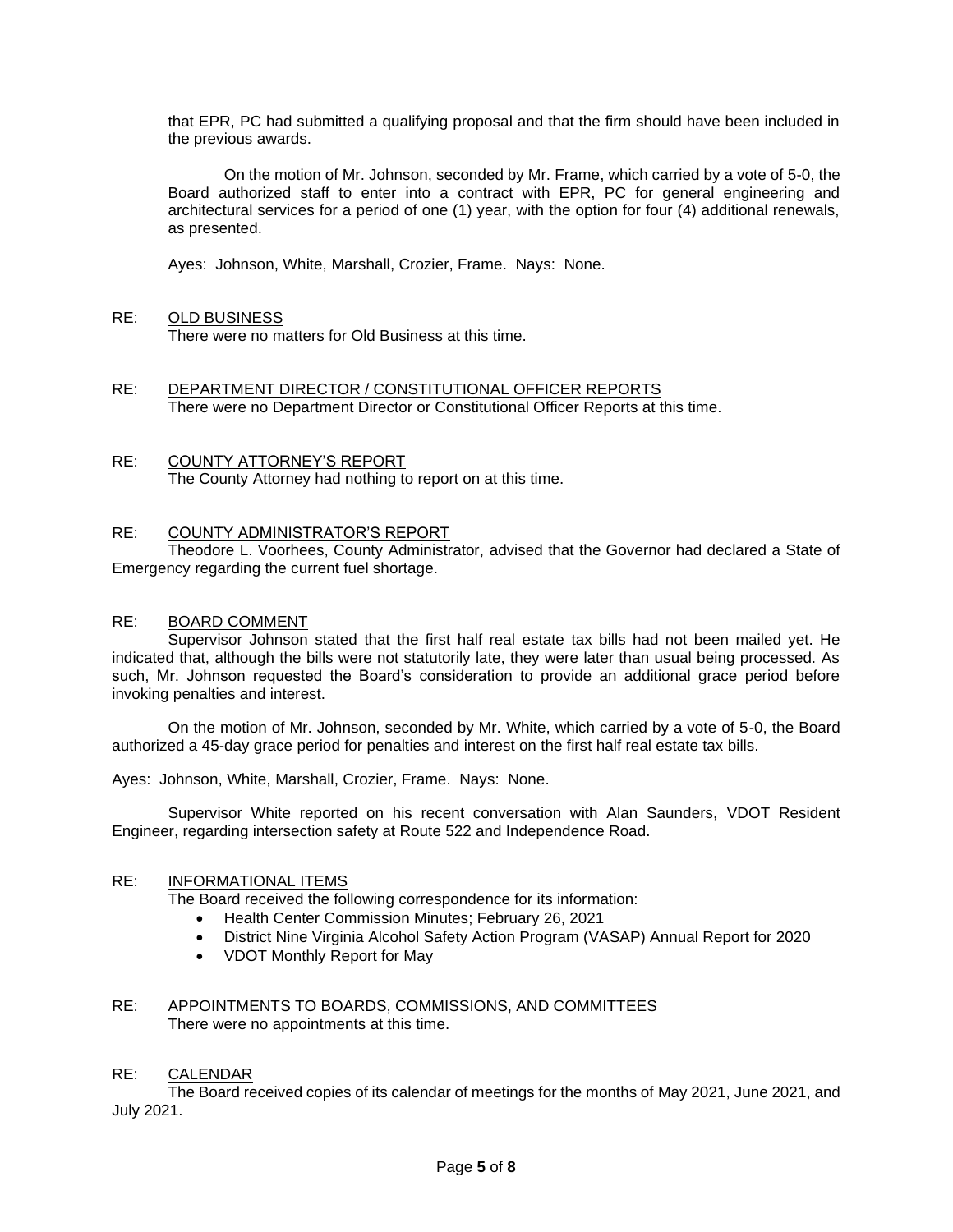# RE: PUBLIC HEARING #1; SUP 21-01: WILLIAM RENAUD, DBA PIEDMONT PROCESSING

Sandra Thornton, Planning Services Manager, presented the staff report and Special Use Permit (SUP) request from William Renaud, dba Piedmont Processing, which included information on the location and specifications of the subject property, the request to operate a livestock slaughtering and processing facility on Tax Map No. 57-34, the proposed conditions for approval, and the recommendation of approval from the Planning Commission.

Discussion ensued among the Board regarding: why the number of livestock to be slaughtered was limited to 25 per week; the types of products that would be processed; and storage of the byproducts.

At 6:14 p.m., Chairman Crozier called the Public Hearing to order to receive comments on the following:

# SUP 21-01

The Board of Supervisors will consider an application from William Renaud to operate a livestock slaughtering and processing facility on property owned by Knight Cattle Corporation, located at 15415 James Madison Highway. The property is identified as Tax Map Parcel 57-34, contains 25.73 acres, and is zoned General Industrial (I-2). The property is situated in the Economic Development Recommended Future Land Use category, as described in the Orange County Comprehensive Plan.

There being no speakers, Chairman Crozier closed the Public Hearing at 6:14 p.m.

On the motion of Mr. Johnson, seconded by Mr. Frame, which carried by a roll call vote of 5-0, the Board adopted the following ordinance, as presented:

### ORDINANCE APPROVING SUP 21-01 TO ALLOW THE OPERATION OF A LIVESTOCK SLAUGHTERING AND PROCESSING FACILITY ON TAX MAP NO. 57-34, REQUESTED BY WILLIAM RENAUD, DOING BUSINESS AS PIEDMONT PROCESSING

WHEREAS, William Renaud, dba Piedmont Processing, applied for a Special Use Permit to allow the operation of a livestock slaughtering and processing facility on property referenced as Tax Map No. 57- 34, containing a total of approximately 25.73 acres, pursuant to Section 70-141 *et seq* and Section 70-543 (15) of the Orange County Zoning Ordinance; and

WHEREAS, the Planning Commission advertised and held a remote Public Hearing on the request on February 18, 2021, and continued the matter and made its recommendation to the Board of Supervisors on April 1, 2021; and

WHEREAS, the Planning Commission considered whether the proposed Special Use Permit would further the purposes of the Comprehensive Plan and the Zoning Ordinance; threaten the public health, safety, or welfare; be compatible with its surroundings; would impact the environment or any natural, scenic, or historic assets of the County; or would result in substantial detriment to the surrounding property; and

WHEREAS, the Planning Commission reviewed the request and determined that the request was consistent with the Comprehensive Plan and with the considerations above, and, as such, recommended approval of the request to the Board of Supervisors, as modified during its Public Hearing; and

WHEREAS, the Board of Supervisors advertised and conducted a Public Hearing on the request on May 11, 2021; and

WHEREAS, after deliberation, the Board of Supervisors has determined that public necessity, convenience, general welfare, and/or good zoning practice support approval of this Special Use Permit request, as presented during its Public Hearing;

NOW, THEREFORE, BE IT ORDAINED, on this 11<sup>th</sup> day of May, 2021, that the Orange County Board of Supervisors hereby approves SUP 21-01 to allow the operation of a livestock slaughtering and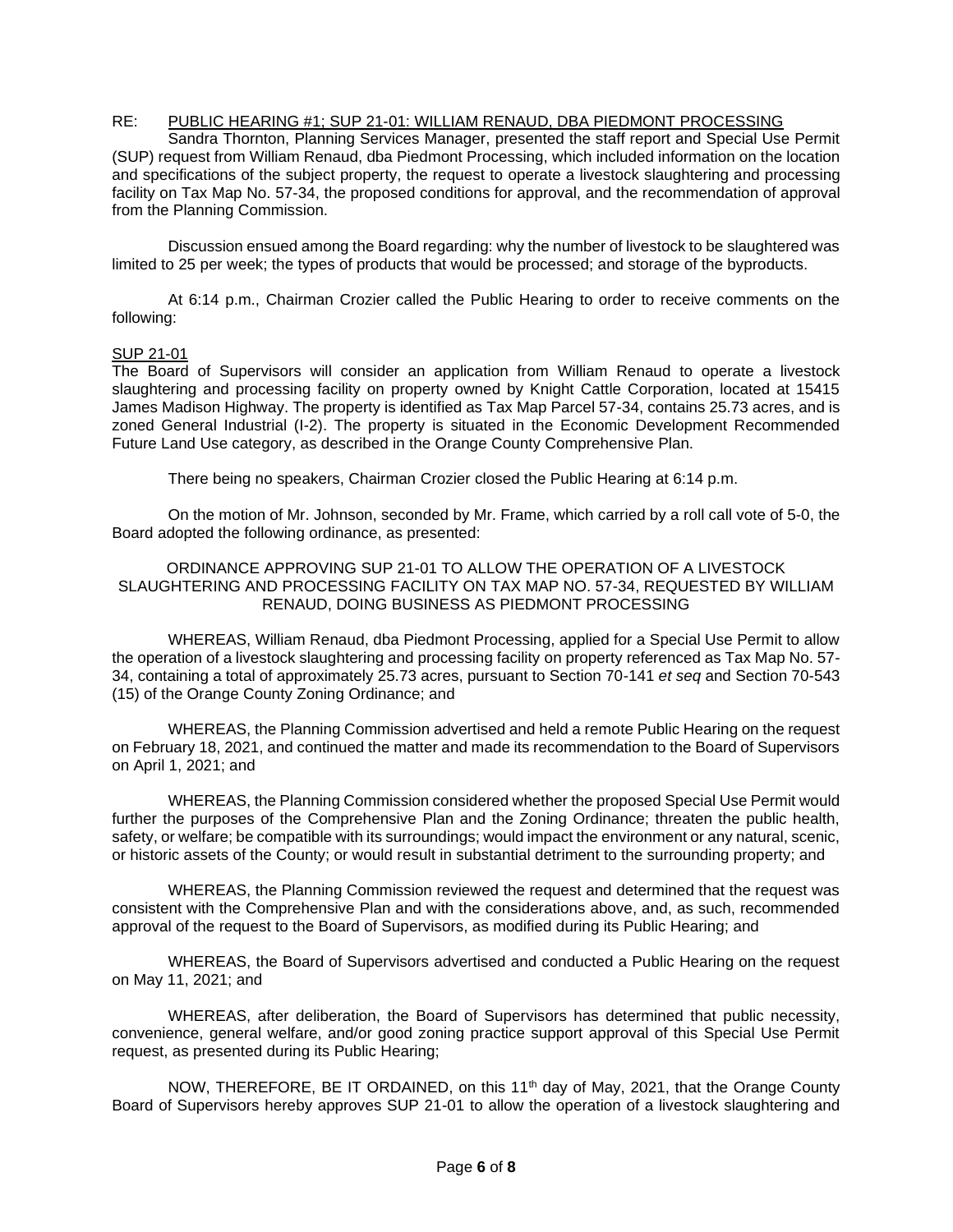processing facility on property referenced as Tax Map No. 57-34, subject to the four (4) conditions and six (6) sub-conditions as set forth below, as presented.

Ayes: Johnson, White, Marshall, Crozier, Frame. Nays: None.

# **Conditions for Approval**

### **As adopted in Ord. No. 210511 - PH1 by the Orange County Board of Supervisors on May 11, 2021**

# **SUP 21-01: William Renaud, dba Piedmont Processing**

#### *To allow the operation of a livestock slaughtering and processing facility*

# *Tax Map No. 57-34*

The conditions of this Special Use Permit ("SUP") shall apply to the properties identified on County Tax Map No. 57-34, as well as any future division or consolidation of said property, unless otherwise specified herein. Compliance is the responsibility of the applicant, owners, and assigns. The following conditions are intended to offset and mitigate potential impacts of the proposed use, and to render the application consistent with the applicable provisions of the Comprehensive Plan and the Zoning Ordinance. If the conditions of the SUP or the information on the SUP plans or application are in conflict with one another or with the Zoning Ordinance, the more restrictive shall apply, unless specifically modified, waived, or otherwise specified in these conditions. Violation of these conditions, in whole or in part, may be cause for the revocation of the Special Use Permit, pursuant to §15.2-2309(7) of the Code of Virginia.

- 1. Controlling Documents Controlling documents shall be the conditions as set forth herein and the documents submitted with the application dated January 26, 2021.
- 2. Compliance Use and development of the subject property shall be in substantial conformance with these conditions. The Zoning Administrator shall determine "substantial conformance." The property owner/facility operator shall be responsible for obtaining all required County licenses, site plan approvals, building permits, health permits, VDOT permits, zoning permits, stormwater permits, and erosion & sediment control permits. The property owner shall be responsible for complying with all local, State, and Federal laws and regulations as may be applicable to the business development and operation.
- 3. Uses This SUP shall allow the operation of a livestock slaughtering and processing facility, as generally shown on the concept plan and described in the application.
- 4. Standards and Conditions
	- a. A 30" Stop sign shall be installed, along with a 24"-wide thermoplastic Stop Bar, at the exit of the commercial entrance.
	- b. The mailbox location shall be adjusted to ensure that it does not block intersection sight distance to the south of the entrance.
	- c. Storage of non-processed by-products shall be in barrels stored inside the building; there shall be no outside storage of such by-products.
	- d. Virginia Department of Agriculture and Consumer Services (VDACS) certification shall be maintained.
	- e. This Special Use Permit shall be issued to the applicant and is not transferrable to a subsequent operator or property owner.
	- f. The number of animals to be slaughtered shall be limited to twenty-five (25) per week.